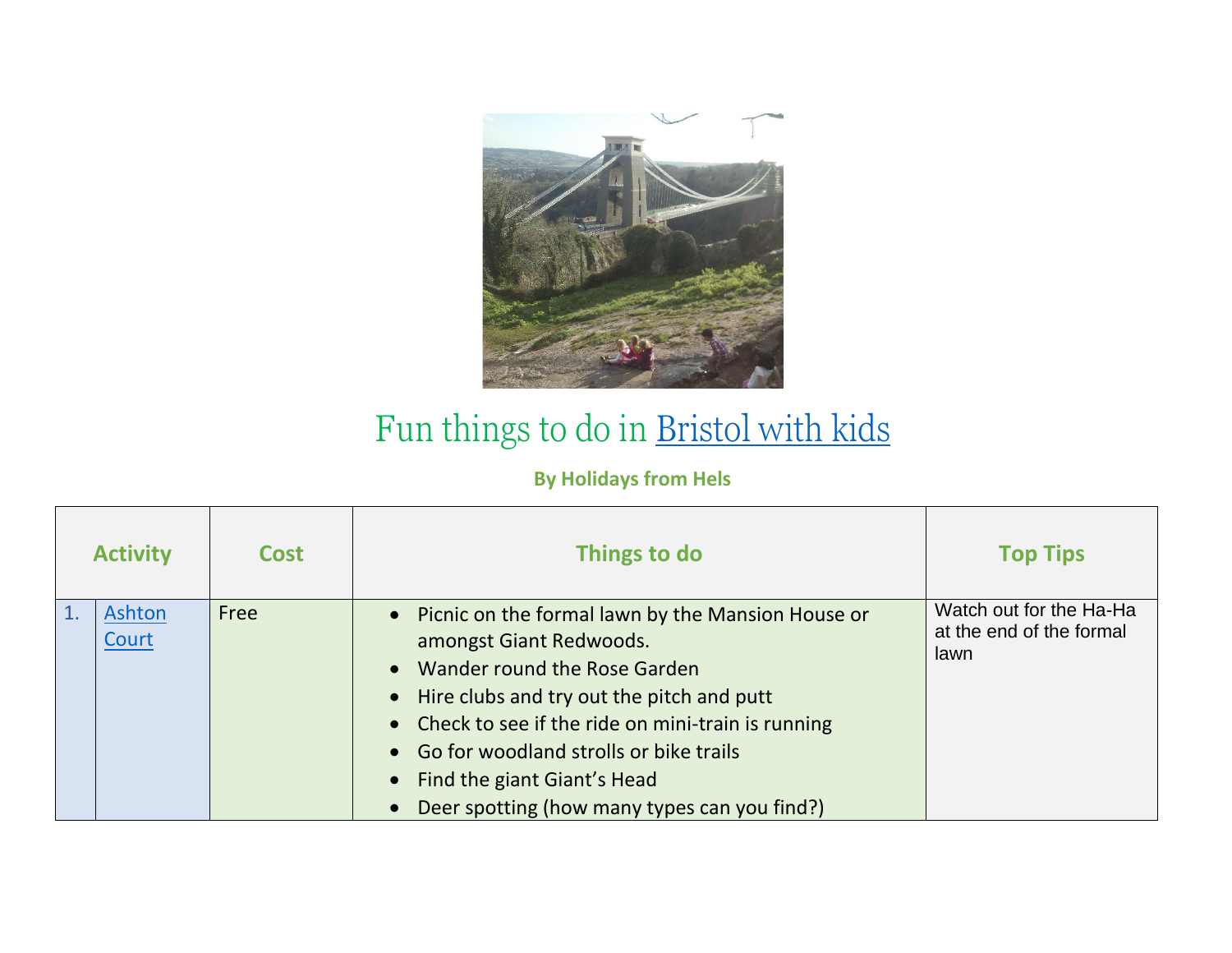|                |                                          |                                             | • Great for sledging in winter<br>Bacon sarnies and hot chocolate available from the café<br>even in lockdown.<br>Google Kite/Hot Air Balloon and music festival dates for<br>when lockdown ends                                                                                                 |                                                                                                                                                                            |
|----------------|------------------------------------------|---------------------------------------------|--------------------------------------------------------------------------------------------------------------------------------------------------------------------------------------------------------------------------------------------------------------------------------------------------|----------------------------------------------------------------------------------------------------------------------------------------------------------------------------|
| 2.             | <b>Bristol Zoo</b>                       | £12.10<br>(Kids 2-14)<br>£17.84<br>(Adults) | • Animals:<br>-watch the lions being fed,<br>-find the swinging gibbons,<br>-feed your own lorikeet,<br>-look out for animal encounters restarting when you can<br>hold your own snake or enormous insect<br>Botanical Gardens - don't miss the maze<br>Zooropia high ropes course for the brave | On Zooropia - don't look<br>down (or wear a skirt)                                                                                                                         |
| 3              | Southville<br><b>Street art</b><br>trail | Free                                        | Spot a Banksy or two<br>$\bullet$<br>Play animal bingo on the Southville animal mural trail                                                                                                                                                                                                      | <b>Check out new Sneezing</b><br>Covid Woman in<br>Totterdown                                                                                                              |
| $\overline{4}$ | <b>Slidy rock</b>                        | Free                                        | Upper slidy rock (by Suspension Bridge)<br>Lower slidy rock (under Suspension Bridge)<br>Apres-slide refreshments available at the White Lion in<br>post lockdown times                                                                                                                          | Visit lower slidy rock on a<br>bike ride from the Create<br><b>Centre to Pill</b>                                                                                          |
| 5.             | Harbour<br>walking or<br>cycle tour      | Free                                        | Paddle in Millennium Square<br>$\bullet$<br>Look out for celebrity, shark-tooted and pirate boats.<br>$\bullet$<br>Discover historic trains and talking cranes<br>Find Wallace and Gromit at home in the Aardman<br>windows<br>Find Banksy's Girl with Pearl/Security alarm earring              | 1. Bring a change of<br>clothes and wear water<br>shoes for Millennium<br>Square. The floor is<br>slippy as glass.<br>2. Don't get your bike<br>wheel lodged in a train or |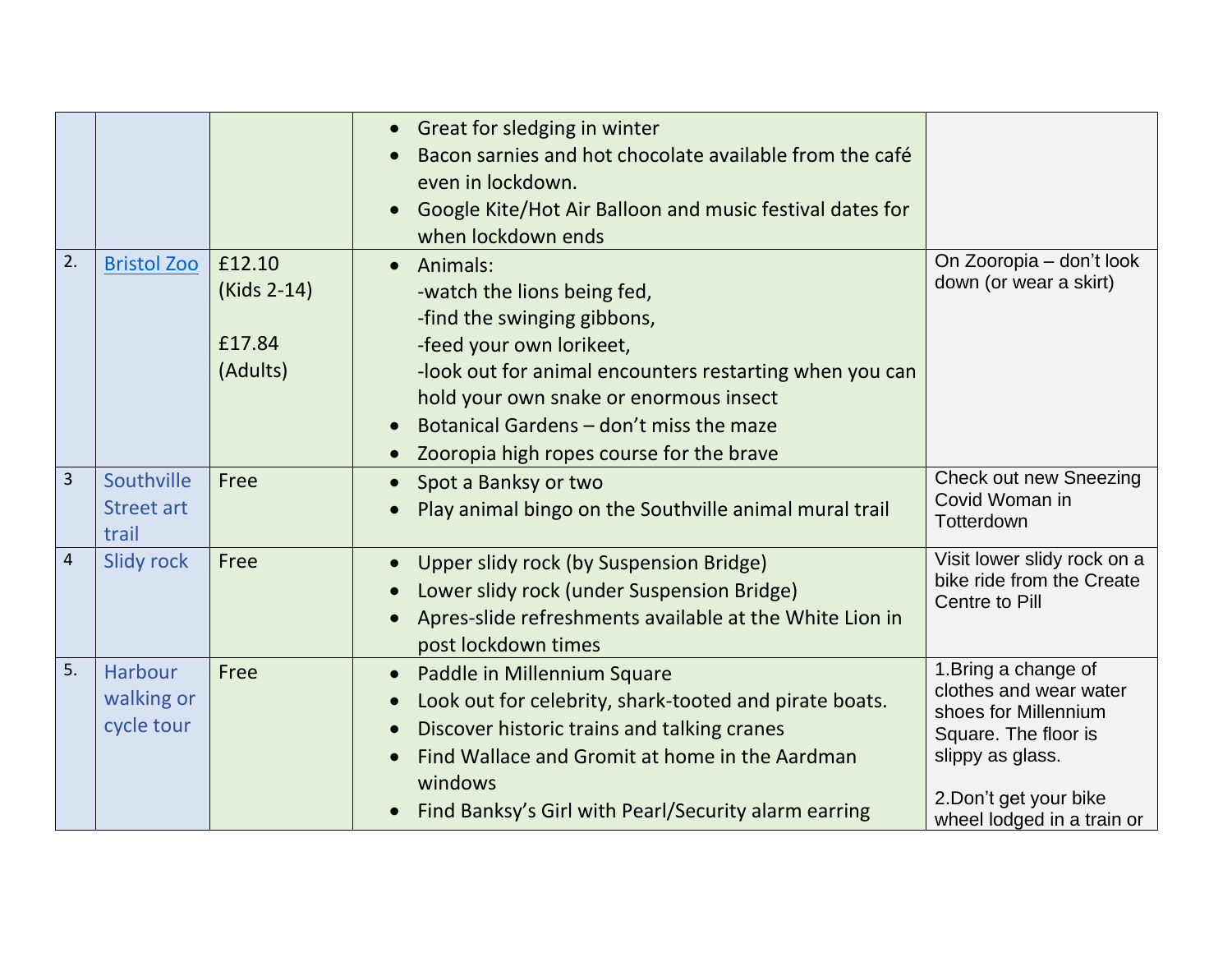| 6              | <b>SS Great</b><br><b>Britain</b> | £10<br>(kids 5-16)                                                                                             | • See boats being made ship shape and Bristol fashion in<br><b>Underfall Shipyard</b><br>Look out for multicoloured harbourside houses and<br><b>Bridge views</b><br>Find Mr Plimsol cast in stone<br>Stop at one of the many harbourside cafes<br>Discover Brunel's international travel master plan<br>Tour the golden boat outside and in | tram track. Follow the<br>cycle signs to avoid being<br>catapulted into the water.<br>Don't miss your chance to<br>act like a pirate and climb |
|----------------|-----------------------------------|----------------------------------------------------------------------------------------------------------------|----------------------------------------------------------------------------------------------------------------------------------------------------------------------------------------------------------------------------------------------------------------------------------------------------------------------------------------------|------------------------------------------------------------------------------------------------------------------------------------------------|
|                |                                   | Free with<br><b>Blue Peter</b><br><b>Badge</b><br>£18 (adults)                                                 | In tier 2, visit the 2 museums (look out for the massive<br>head and try to draw a circle whilst riding a Victorian<br>train)                                                                                                                                                                                                                | the rigging. Head for<br>heights required!                                                                                                     |
| $\overline{7}$ | Leigh<br><b>Woods</b>             | Free                                                                                                           | <b>Woodland walks</b><br>Den building<br>Barn and stone age fort hunting                                                                                                                                                                                                                                                                     | Look for the Paradise<br>Bottom sign for a childish<br>snigger                                                                                 |
| 8              | <b>Tyntesfield</b>                | Currently<br>gardens only:<br>£5 (kid 5-17)<br>£10 (adult)<br>Free with<br><b>National Trust</b><br>Membership | Tour the stately home, and find out what films it has<br>started in<br>Stroll through Victorian walled gardens straight out of<br>Rapunzel<br><b>Woodland walks</b><br>Den building (dedicated den area)                                                                                                                                     | 1. Don't miss the comedy<br>conical trees.<br>2.In summer, use the<br>tennis racquets left out<br>on the courts for your use                   |